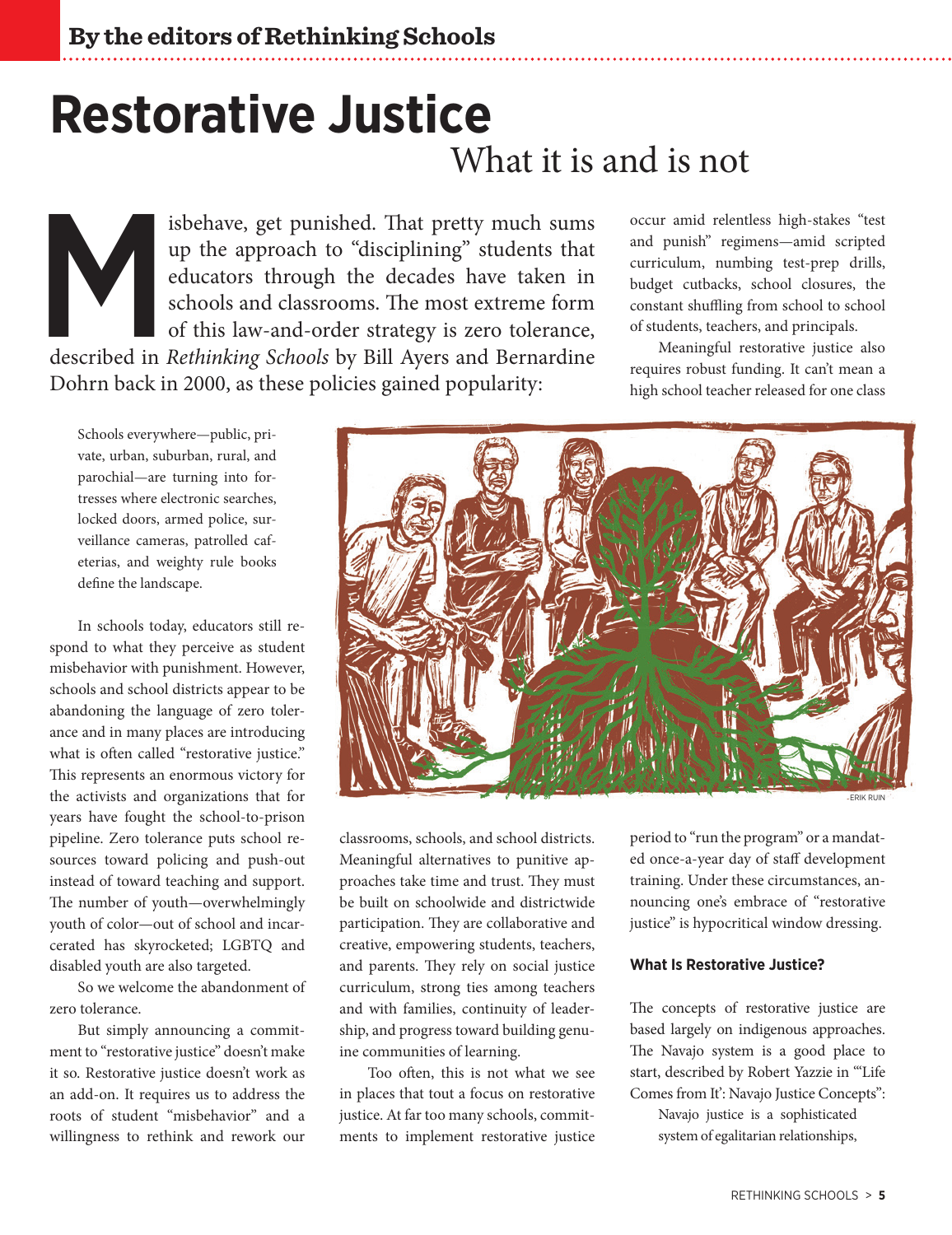where group solidarity takes the place of force and coercion. In it, humans are not in ranks or status classifications from top to bottom. Instead, all humans are equals and make decisions as a group. . . .

There is no precise term for "guilty" in the Navajo language. The word "guilt" implies a moral fault that commands retribution. It is a nonsense word in Navajo law due to the focus on healing, integration with the group, and the end goal of nourishing ongoing relationship with the immediate and extended family, relatives, neighbors, and community.

So what might this look like in public schools? Cedric, a thin African American teenager in a red shirt, sits in a circle At first I couldn't trust them, but then they all looked me in the eye and told me what they could do to help me, so I felt like I could give them a chance."

Butler asks Cedric's mom what kind of help she needs from the group. "I need you to support my son," she says.

After repeated times around the circle, they make a concrete plan, decide who will do what, and agree to meet in 30 days. At the end, everyone shakes Cedric's hand or gives him a hug.

The circle for Cedric (made into a short video by RJOY) highlights what restorative justice can offer—healing harm rather than continuing a cycle of crime and punishment. There are a number of models of restorative practices, but they always start with building community. Then, when a problem arises, everyone involved is part of the process. As in Ce-

## **Abandoning the language of zero tolerance represents an enormous victory for activists and organizations that for years have fought the school-to-prison pipeline.**

with his parents, other students, teachers, counselors, the principal—about two dozen people. Cedric is returning to Ralph J. Bunche High School in Oakland, California, after being incarcerated, and this is his welcome and re-entry circle.

Eric Butler, from Restorative Justice for Oakland Youth (RJOY), explains the goal: to provide support for Cedric's return to school. The circle starts with a relationship-building round: Everyone says what they, as children, hoped for in adulthood.

The next round is on values necessary to have the discussion: speak your truth, compassion, commitment. Then a round on what everyone commits to doing for Cedric. The principal says, "I am the person who will ensure you get your high school diploma and get on with your life."

"You're making me blush," Cedric says, covering his face with his hands. Later he explains: "That touched me. . . . dric's healing circle, shared values are agreed on. Then questions like these are asked: What is the harm caused and to whom? What are the needs and obligations that have arisen? How can everyone present contribute to addressing the needs, repairing the harm, and restoring relationships? Additional questions can probe the roots of the conflict and make broader connections: What social circumstances promoted the harm? What similarities can we see with other incidents? What structures need to change?

A commitment to restorative justice has to be built over time; it can't be mandated or compelled. For example, Rita Renjitham Alfred was hired in 2005 as case manager in a pilot program to reduce expulsions, suspensions, and fights at Cole Middle School in Oakland. She started with a support group for teachers. The next year, Alfred and a colleague offered five days of training in restorative justice spread out over the year. They also got a commitment from the principal to conduct one staff meeting a month on restorative justice principles.

Soon the teachers suggested that the students get involved. Alfred went class to class, explaining restorative practices and starting discussions. The following year there was an elective in restorative justice and it became an accepted approach for dealing with school problems. By the program's third year, suspensions had dropped 87 percent.

Alfred tells a story that illuminates the program's impact and how it reaches into the school curriculum:

> One day, two middle school students at Cole came to me in tears. "We need an RJ circle on teaching slavery," they said. They asked for my help talking to their teacher, a wonderful teacher who had been an active participant in our RJ trainings, about how she was teaching a unit on slavery in U.S. history. She agreed and we set up the circle.

> "We love you," the students said, "but we have to tell you what this unit is doing to us. This is our identity, and the way you're teaching slavery is making us feel terrible." After a long discussion, with tears on all sides, the teacher suggested a strategy: She would reconstruct the unit, putting it in the context of African history overall, and as an international struggle over power, resources, and economic systems—looking at slavery in the context of conquest and resistance all over the world rather than isolating a specific group as victims. She still teaches the unit that way.

#### **What Isn't Restorative Justice?**

Given the strengths of restorative justice, doesn't it make sense to charge full